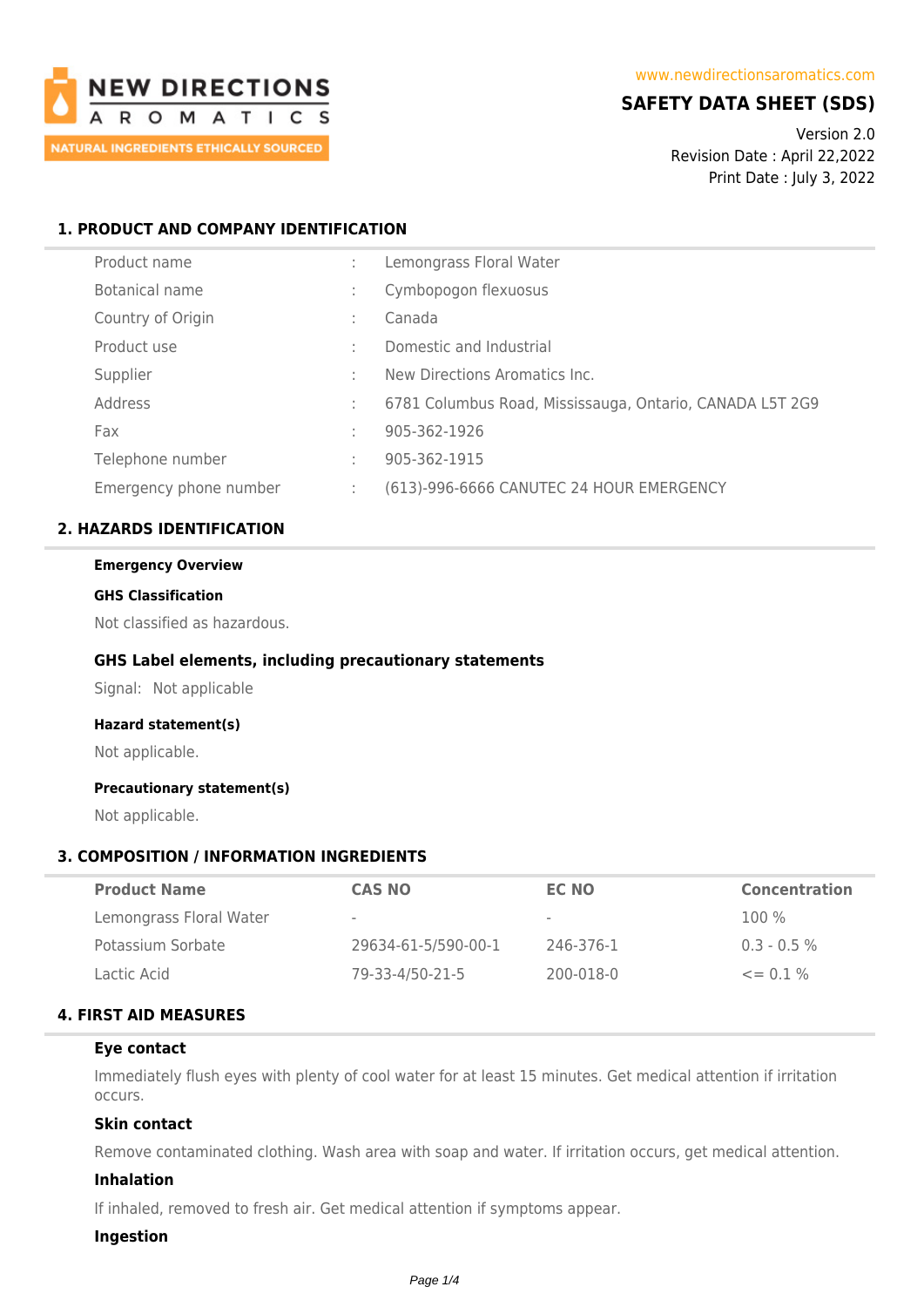Seek medical attention or contact local poison control center.

# **5. FIRE FIGHTING MEASURES**

# **Suitable extinguishing media**

Foam. Dry Powder. Carbon dioxide.

# **Special protective equipment and precautions for fire-fighters**

Wear proper protective equipment. Exercise caution when fighting any chemical fire. Use water spray or fog for cooling exposed containers.

# **Special hazards arising from the substance or its combustible products**

Hazardous decomposition products may be formed at extreme heat or if burned.

# **Resulting gases**

Carbon oxides.

# **6. ACCIDENTAL RELEASE MEASURES**

# **Personal precautions, protective equipment and emergency procedures.**

Equip clean crew with proper protection. Respiratory protection equipment may be necessary.

### **Environmental precautions**

Prevent entry to sewers and public waters. Notify authorities if product enters sewers or public waters.

# **Methods and materials for containment and cleaning up**

Clean up any spills as soon as possible, using an absorbent material to collect it. Use suitable disposal containers.

# **7. HANDLING AND STORAGE**

# **Precautions for safe handling**

No direct lighting. No smoking. Ensure prompt removal from eyes, skin and clothing. Wash hands and other exposed areas with mild soap and water before eating, drinking or smoking and when leaving work. Handle in accordance with good industrial hygiene and safety procedures.

# **Conditions for safe storage, including any incompatibilities**

Provide local exhaust or general room ventilation to minimize dust and/or vapour concentrations. Keep container closed when not in use.

# **8. EXPOSURE CONTROLS AND PERSONAL PROTECTION**

#### **Eyes**

Use tightly sealed goggles.

# **Skin**

If skin contact or contamination of clothing is likely, protective clothing should be worn. Use protective gloves.

# **Respiratory**

In case of insufficient ventilation, wear suitable respiratory equipment.

# **9. PHYSICAL AND CHEMICAL PROPERTIES**

| Appearance       | Colorless to Pale Yellow Liquid. |
|------------------|----------------------------------|
| Odor             | Characteristic aroma.            |
| рH               | $\therefore$ 4.0 - 5.5 @ 20 °C   |
| Flash point      | $>$ 200°C                        |
| Relative density | $0.850 - 1.050$ @ 20°C           |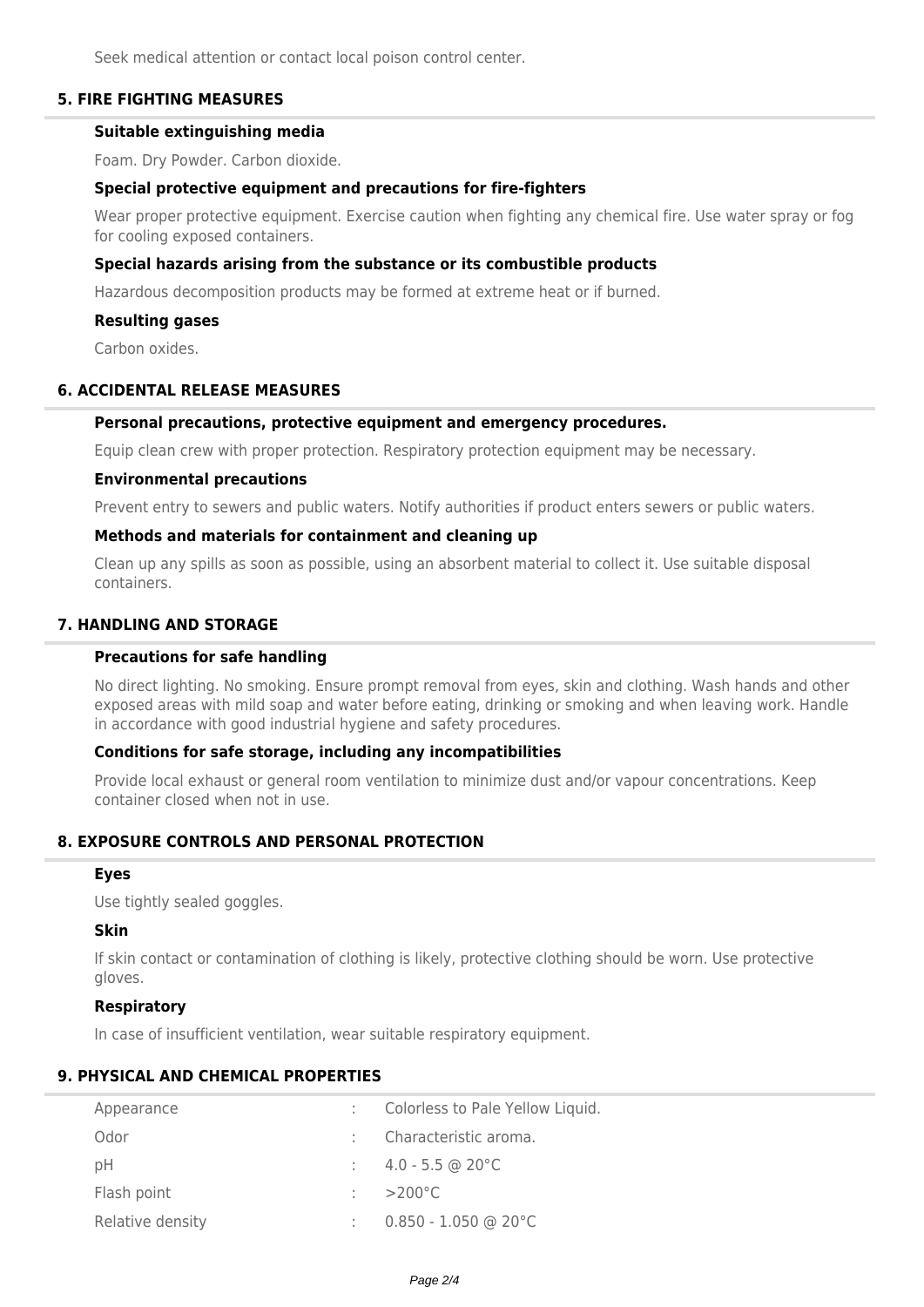# **10. STABILITY AND REACTIVITY**

### **Reactivity**

This material presents no significant reactivity hazard.

### **Chemical stability**

Chemically stable.

# **Possibility of hazardous reactions**

Hazardous polymerization will not occur.

# **Conditions to avoid**

Avoid sparks, flame and other heat sources.

#### **Incompatible materials**

Strong oxidizing agents.

# **Hazardous decomposition products**

Carbon Oxides.

# **11. TOXICOLOGICAL INFORMATION**

# **Acute toxicity**

Not available.

# **Inhalation**

Possible irritation should be prevented by proper handling and care.

### **Skin contact**

Adverse skin effects should be prevented by normal care and personal hygiene.

#### **Eye contact**

Possible irritation should be prevented by wearing safety glasses.

# **12. ECOLOGICAL INFORMATION**

#### **Ecotoxicity**

Avoid any pollution of ground, surface or underground water.

# **Persistence and degradability**

Not available.

# **Bio - accumulative potential**

Not available.

#### **Mobility in soil**

Not available.

### **Other adverse effects**

Not available.

# **13. DISPOSAL CONSIDERATION**

Dispose of product in accordance with local, state or provincial and federal regulations. Check with local municipal authority to ensure compliance.

# **14. TRANSPORT INFORMATION**

#### **US DOT Shipping Description (Land)**

Not regulated

#### **IMO-IMDG Shipping Description (Sea)**